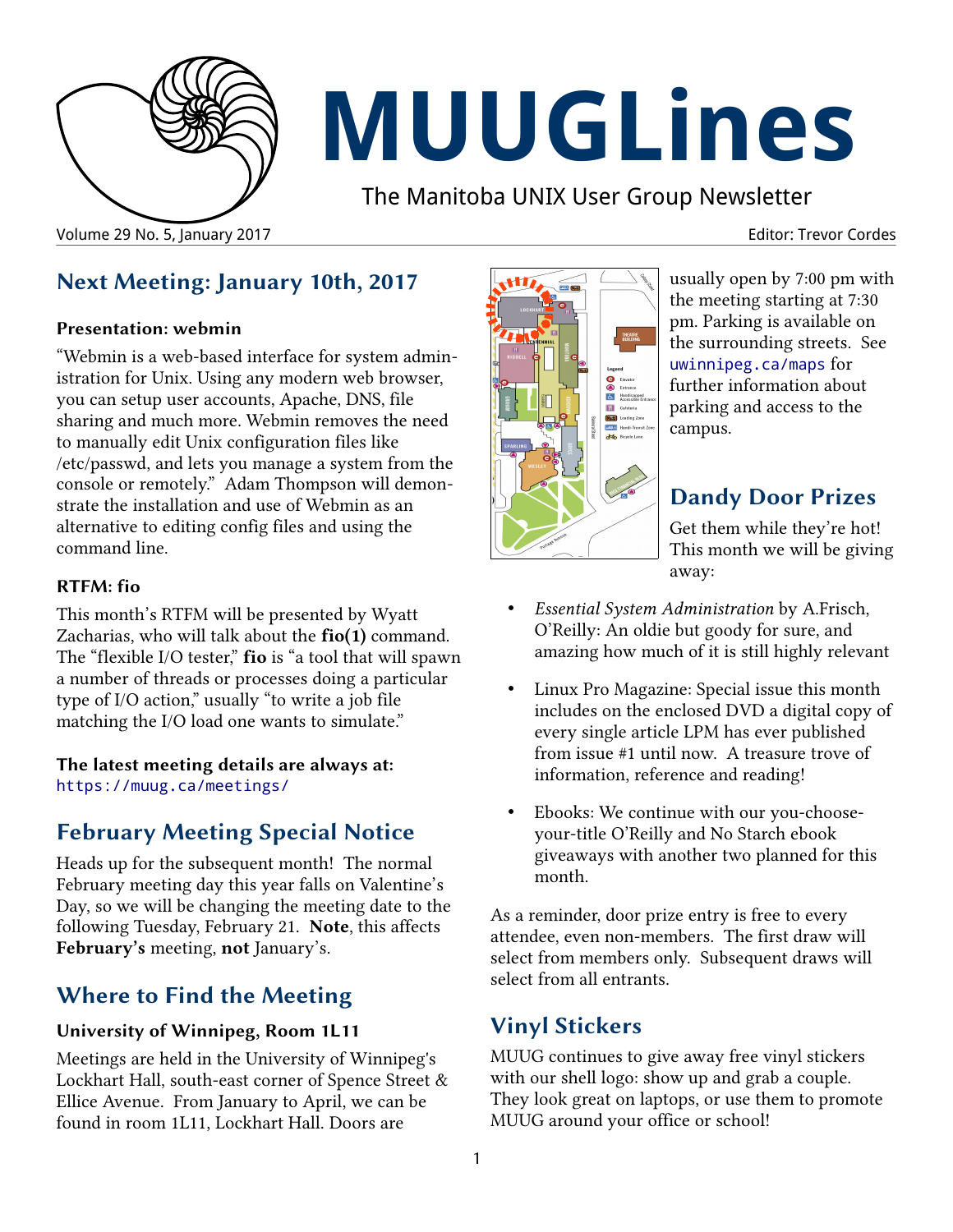## **.NET on Linux?**

*.NET Core* is now an "open source framework" and recent collaboration between Microsoft and Red Hat has resulted in a .NET you can develop with and run on Linux. This author questions the sanity of such a thing: so I leave it to you to be the judge. In any event, such moves by Microsoft seem to me that Linux has "won", in a 1999-mindset kind of way. Hooray. Check out the free O'Reilly ebook on the subject:

<http://tinyurl.com/zkobmsc>

## **MethBot's Giant Video Ad Fraud**

In a stunning revelation, WhiteOps has revealed a group of cyber criminals making \$3M-\$5M a day using their 570,000+ computer "bot farm" to pretend to watch video ads and pretend to mouse-move and click on ad links in the videos. On average they received \$13 per thousand fake "views". This represents the largest known ad fraud perpetrated to date.

How did they pull it off? They bought 6000 domains, put on average 40 pages on each domain. The URLs were specially crafted to make the pages appear to be from legitimate big-time publishers like Vogue. On each page would be an embedded video ad that would be hosted by a major third-party ad syndicator. The ad company's algorithms would be fooled into thinking the page was a high-value site being viewed by high-value end users and serve up high-value ads.

Then the bot farm would initiate hits on those pages and use very advanced techniques to fool the ad provider into believing real end users were watching and clicking on ads.

The ad syndicator would then pay the owners of MethBot for their value in "generating traffic" to the vendor sites. Ultimately, it is the vendors who would pay for all this fake traffic.

This goes to show once again that in the digital realm, nothing is really guaranteed. Bots can be programmed to emulate humans, and visit, hit and view counts can't really be trusted. Similarly, in recent months, Facebook has admitted to ad purchasers that many of their metrics had been exaggerated. If you buy ad space anywhere on the net, be sure you are really getting what you are paying for!

<http://tinyurl.com/ztz73ee>

## **UK Passes Law to Hack Citizens**

A month ago, the UK passed a law allowing government agents, with a court order, to hack into private citizens' computers and smartphones. They can utilize hacker tools, malware, OS exploits, etc., to gain access without your knowledge.

The law also stipulates that ISPs will record the domain and date of every website each citizen accesses. That data will be made available to agents without a court order, with a "supervising officer" deciding whether or not to allow each request.

#### <http://tinyurl.com/jq2m2qq>

## **Optimizing NFS**

Jeff Layton in Admin Magazine provides a great article on tuning your NFS setup to obtain optimal performance. He touches on sync vs. asynch, daemon count, block size, timeouts, client-side caches, mount options, MTU, TCP tweaks, subtree checks, and more.

If you're like many people in that you feel your NFS performance isn't quite what you expect, take a gander at these and see if any could apply to you.

<http://tinyurl.com/hd4aqhg>

## **Hacking Typing via Audio**

Add this to your list of "gee, I would never have thought of that" concepts: University of California, Irvine, put out a study that "found that typing done during a video call using Skype […] could be recorded and translated from sound into text." They found that it's "possible to build a profile of the acoustic emanation generated by each key on a given keyboard".

If a user is typing a password or other sensitive information during their video chat, that information can be retrieved on the other end. The attack isn't easy, nor does it work on every kind of keyboard, but "when it works, it works hard and bad." Note to self: don't type anything sensitive while on a video call.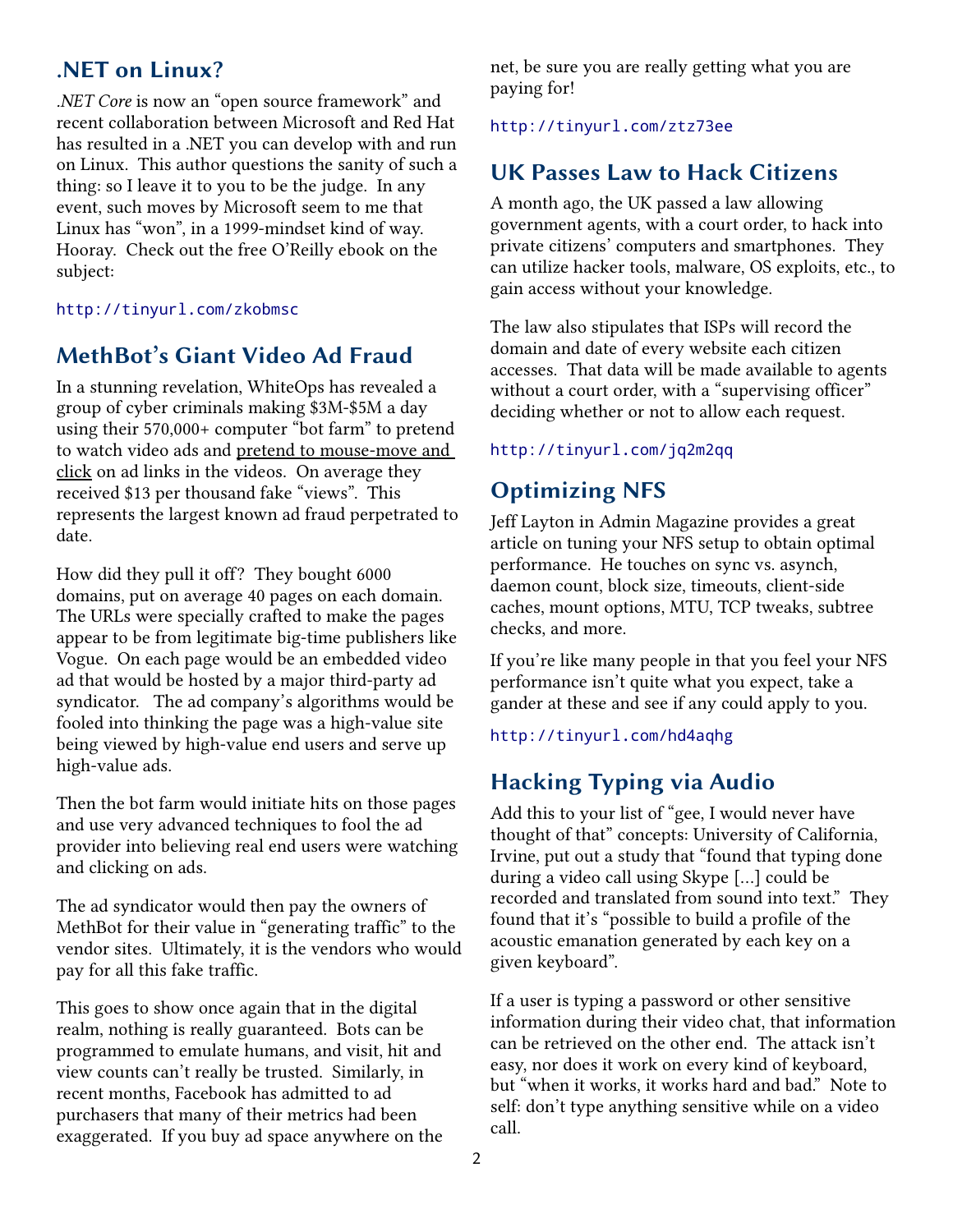## **Whither finger? To Forecast!**

Sick of a certain weather network web site taking about ten seconds to load all of its cruft, just to find it not working properly in the area of the page you actually care about anyhow? Want a great way to see your local forecast in about one second with nice ASCII graphics? Miss the old "finger"? On any \*NIX system, type:

finger winnipeg@graph.no

If that doesn't work, first install the **finger** package with your distro's package manager (in a RH/Fedoralike distro, that would be *yum* or *dnf install finger*). For other cities, just change the *winnipeg* part of the command. For easier access, add an alias to your shell rc file!

Now, which MUUGer wins the prize for longesttime-since-they-last-used-finger?

## **IoT DDoS in SSH**

This month's acronym overload comes courtesy of the burgeoning Internet of Things (IoT). If you haven't yet heard of IoT, it's basically a wave of products for your home – from thermostats to fridges to garage openers – with (near) full-fledged OS's, that almost never get their software properly updated and as a result are heaven for hackers.

Akamai recently discussed how IoT zombies (compromised devices) are being used as a new vector for DDoS (Distributed Denial of Service) attacks. An Akamai director dubs it "The Internet of Unpatchable Things".

To illustrate their point, they found that a ten year old OpenSSH vulnerability is being exploited on some IoT devices. Said security hole was long since patched – just not on your IoT widget. So if you come home and your doors are unlocked, the cat is gone, it's 35C, and the fridge is spitting out ice cubes onto the floor for no reason, you know who (what) to blame.

## **Torvalds Tidbits**

In the November 2016 Linux Pro Magazine (a copy of which you can win if you attend the January meeting!) Linus Torvalds provides an exclusive interview. He reminisces on 25 years of Linux and gives a glimpse into his personal life.

A choice quote:

LM: Now that your kids are […] moving out for college […] will you still be doing Linux or will you start something else

LT: That's odd, because when I got my first child, at that point people were worried: Oh, now he has children […] that's bad. Now he will stop maintaining Linux." And now the children are going away, and you're asking me whether I will stop maintaining Linux. [...] I don't think it will change a lot.

## **Linux DistroMania**

Also in the aforementioned LPM issue, is an article chronicling some of the wackier Linux distros. They count 500+ distros that have come and gone over the past 25 years.

You might find these entries amusing:

- Suicide Linux, perhaps for those with masochistic tendencies, is Debian-based and "configures your system so that every incorrectly typed command deletes all the data on the hard drive with an *rm -rf /*." Dare you to run it!
- **Justin Bieber Linux** based on Debian, also known as **Biebian**. Don't ask…
- **Hannah Montana Linux**: says the author: "I installed this so you don't have to."